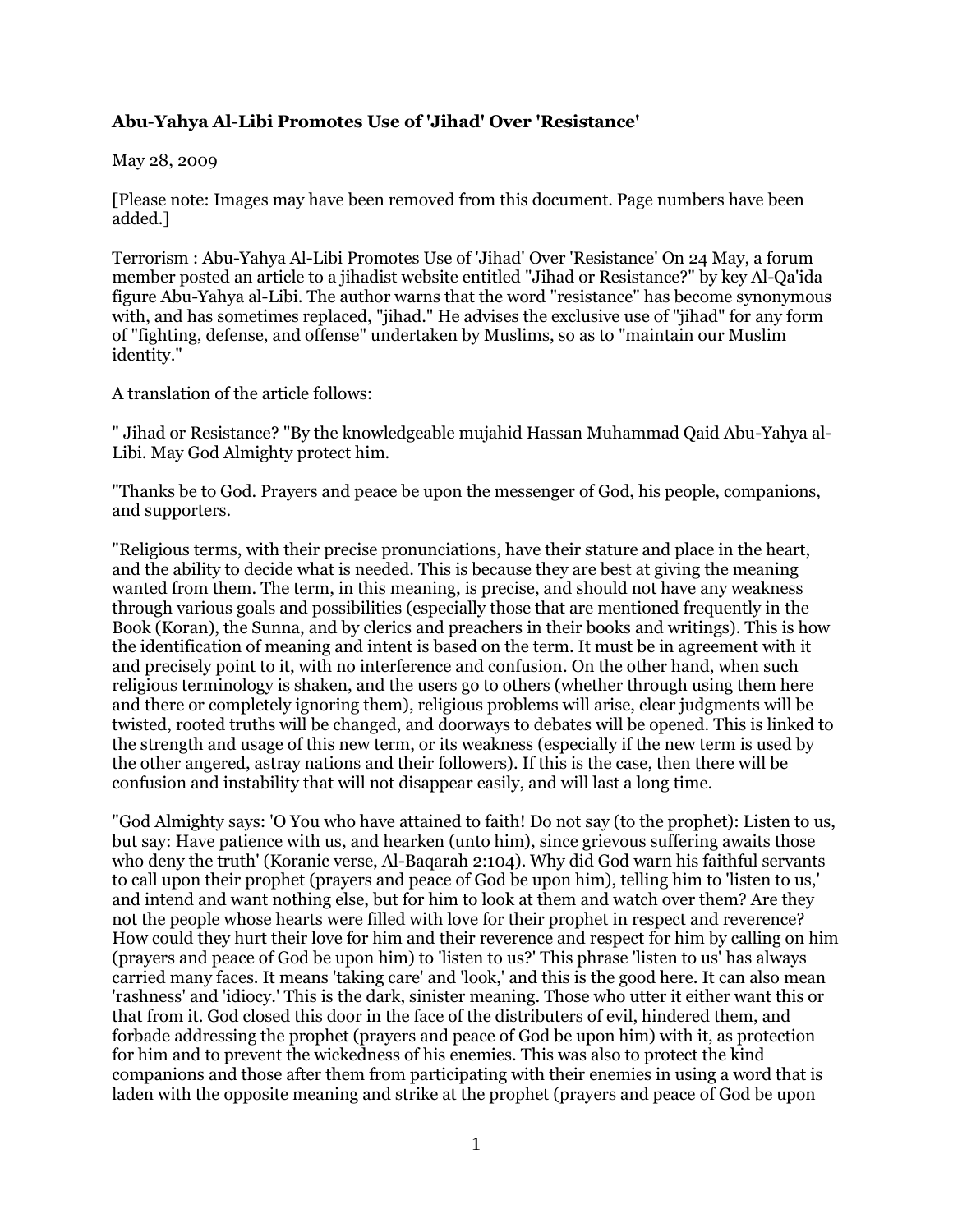him). He guided them to a clean and protected word that they can use, which the wicked cannot infiltrate and use to achieve their aims and release what is in their hearts. 'Of the Jews there are those who displace words from their (right) places, and say: We hear and we disobey and Hear what is not heard and Ra'ina; with a twist of their tongues and a slander to faith. If only they had said: We hear and obey and Do hear and Do look, it would have been better for them, and more proper, but Allah hath cursed them for their unbelief, and but few of them will believe' (Koranic verse, Al-Nisa, 4: 46).

"Words thus can be used to strike at Shari'ah (Islamic law). They can contain ways to stab at it, twist its rules, falsify its truths, and pollute its clarity. Minimizing its stature or the importance of adhering to it, under any pretext, will surely have to be paid for. There are few cases where a new term replaced the religious term. No matter what justifications and pretexts are used, they will not rise to the level of opposing the right of the correct religious term to remain and continue. If this change only resulted in the gradual forgetting of the correct religious term, this would be enough. So how about if this is joined by its widening, or its restriction, and the painting of a new image of it that goes well with the new term, thus introducing what is not in religion, or removing something from it? This is the first step to changing the laws of God and mixing them with foreign ideas and lowly inclinations.

"Muslims, old and new, have been afflicted with many chronic illnesses that have struck at the cores of belief, jurisprudence, interpretation, foundations, literature, and other things. The nation is still suffering from this and fighting to rid itself of it, but no to avail. There are numerous examples of this, but let us pause briefly. Through examples we will achieve the aims of the article. God wrote down for his servants fighting, defense, and offense, naming it jihad. This was used in the Koran, Sunna, books on jurisprudence and interpretation. The Muslim had a precise and clear meaning for this word. As we know, the principles of jihad and many of its rules have been subjected to doubts and perversions until they have been degraded. We will not delve into the false ideas that have been attached to jihad. That is a separate battle that has been waged by the old and young, Muslim and infidel, good and bad. The intent here is to point to the twisting of the term jihad, and to warn about the goal behind this replacement and change, in order to subjugate the jihadist realities to new meanings and modern ideas that have nothing to do with the correct religious notions.

"The word resistance has recently been used to describe some types of defensive jihad being waged by the mujahidin in some hot areas, such as the Iraqi, Afghan, and Palestinian resistance. This term has begun to replace the word jihad. This word is uttered by its users who want to express and describe the condition of defensive jihad being carried out by the mujahidin against the usurping occupiers. As we know, this word resistance was primarily used by the people of revolutions to describe the incidents of armed rebellion against repression and tyranny. Through them, it infiltrated and crept, until the people of Islam agreed to use it in their terminology, even in naming their groups. This, I see, is a case of infection, and a relinquishing of the precise term, as well as a search for a satisfactory word that does not anger the enemies and is acceptable to the secularists and nationalists, who might have sympathies to a particular cause, not as an Islamic cause, but because it agrees with some of their thoughts and ideas. This is why the phrase We need to differentiate between legitimate resistance and terrorism has taken hold. It has become a Muslim principle that is repeated even by some who are linked to religious knowledge. There is no doubt that those referred to in 'legitimate resistance,' when they are talked about, are '...those who believe not in Allah nor the Last Day, nor hold that forbidden which hath been forbidden by Allah and His messenger, nor acknowledge the religion of truth, (even if they are) of the People of the Book' (Partial Koranic verse, Al-Tawbah 9:29). They do not want its Islamic legitimacy, defensive jihad, but a descent into the strange Western